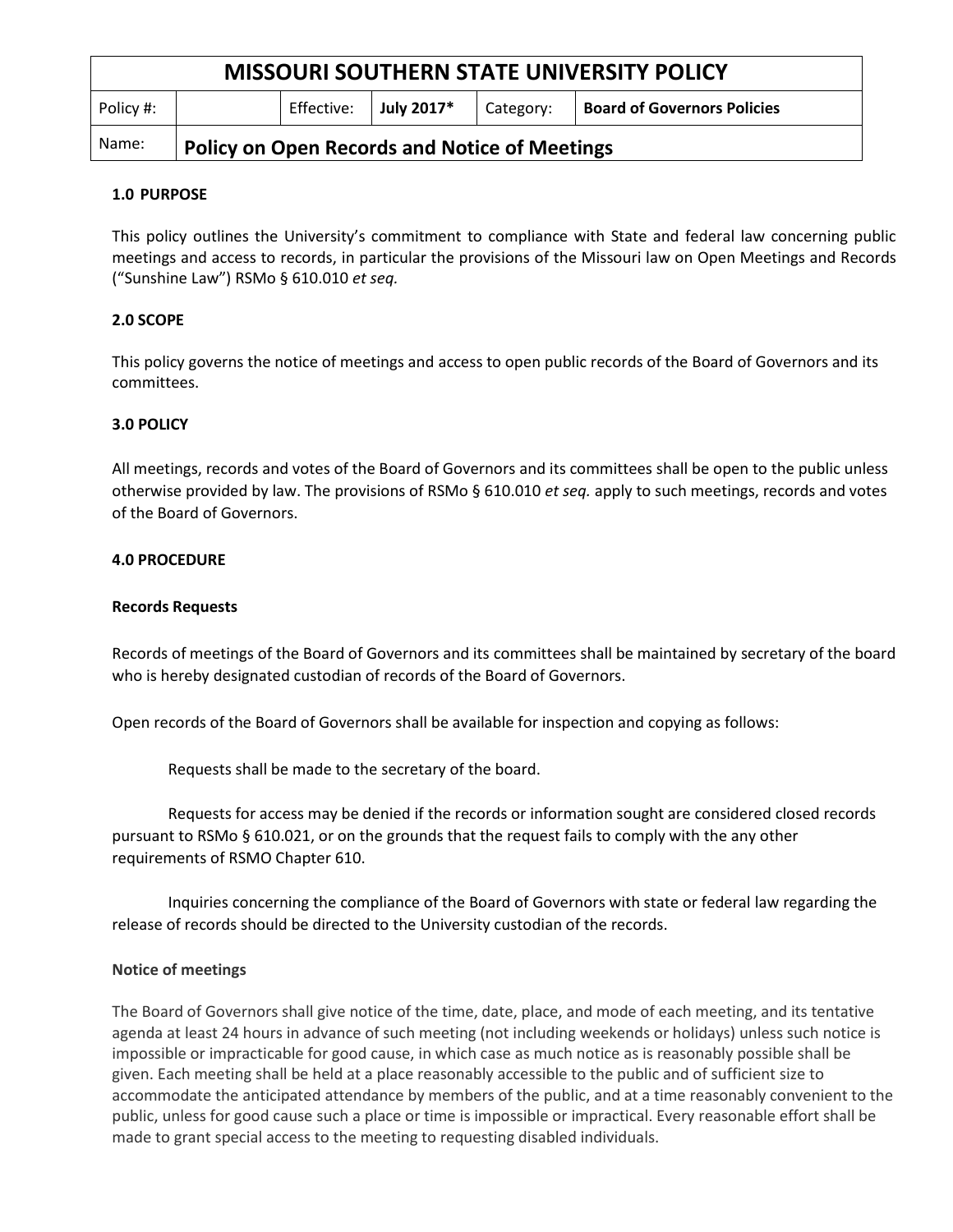The Board of Governors will allow for the recording by audiotape, videotape, or other electronic means of any open meeting, with permission, and may establish guidelines regarding the manner in which such recording is conducted so as to minimize disruption to the meeting.

When it is necessary to hold a meeting on less than twenty-four hours' notice, or at a place that is not reasonably accessible to the public, or at a time that is not reasonably convenient to the public, the nature of the good cause justifying that departure from the normal requirements shall be stated in the minutes.

A committee of the Board of Governors may conduct a meeting without notice as required above during a lawful meeting of the Board of Governors, a recess in that meeting, or immediately following that meeting, if the meeting of the committee is publicly announced at the Board of Governors' meeting and the subject of the meeting reasonably coincides with the subjects discussed or acted upon by the Board of Governors.

A journal or minutes of open and closed meetings shall be taken and retained by the Board of Governors, including, but not limited to, a record of any votes taken at such meeting. The minutes shall include the date, time, place, members present, members absent and a record of any votes taken. When a roll call vote is taken, the minutes shall attribute each "yes" and "no" vote or abstinence if not voting to the name of the individual member of the Board of Governors.

## **Exceptions**

Except to the extent disclosure is otherwise required by law, and as more fully defined in RSMo § 610.21, the Board of Governors is authorized to close meetings, records and votes, to the extent they relate to the following:

(1) Legal actions, causes of action or litigation involving the Board of Governors and any confidential or privileged communications between the Board of Governors or its representatives and its attorneys. However, any minutes, vote or settlement agreement relating to legal actions, causes of action or litigation involving the Board of Governors or any agent or entity representing its interests or acting on its behalf or with its authority. Legal work product shall be considered a closed record;

(2) Leasing, purchase or sale of real estate by the Board of Governors where public knowledge of the transaction might adversely affect the legal consideration therefor.

(3) Hiring, firing, disciplining or promoting of particular employees by the Board of Governors when personal information about the employee is discussed or recorded. The term "personal information" means information relating to the performance or merit of individual employees;

(4) Non-judicial mental or physical health proceedings involving identifiable persons, including medical, psychiatric, psychological, or alcoholism or drug dependency diagnosis or treatment;

(5) Scholastic probation, expulsion, or graduation of identifiable individuals, including records of individual test or examination scores; however, personally identifiable student records maintained by the University shall be open for inspection by the parents, guardian or other custodian of students under the age of eighteen years and by the parents, guardian or other custodian and with the student's consent if the student is over the age of eighteen years;

(6) Testing and examination materials, before the test or examination is given or, if it is to be given again, before so given again;

(7) Individually identifiable personnel records, performance ratings or records pertaining to employees or applicants for employment;

(8) Records which are protected from disclosure by law;

(9) Records relating to municipal hotlines established for the reporting of abuse and wrongdoing;

(10) Confidential or privileged communications between the Board of Governors of the University and its auditor, including all auditor work product; however, all final audit reports issued by the auditor are to be considered open records pursuant to this chapter;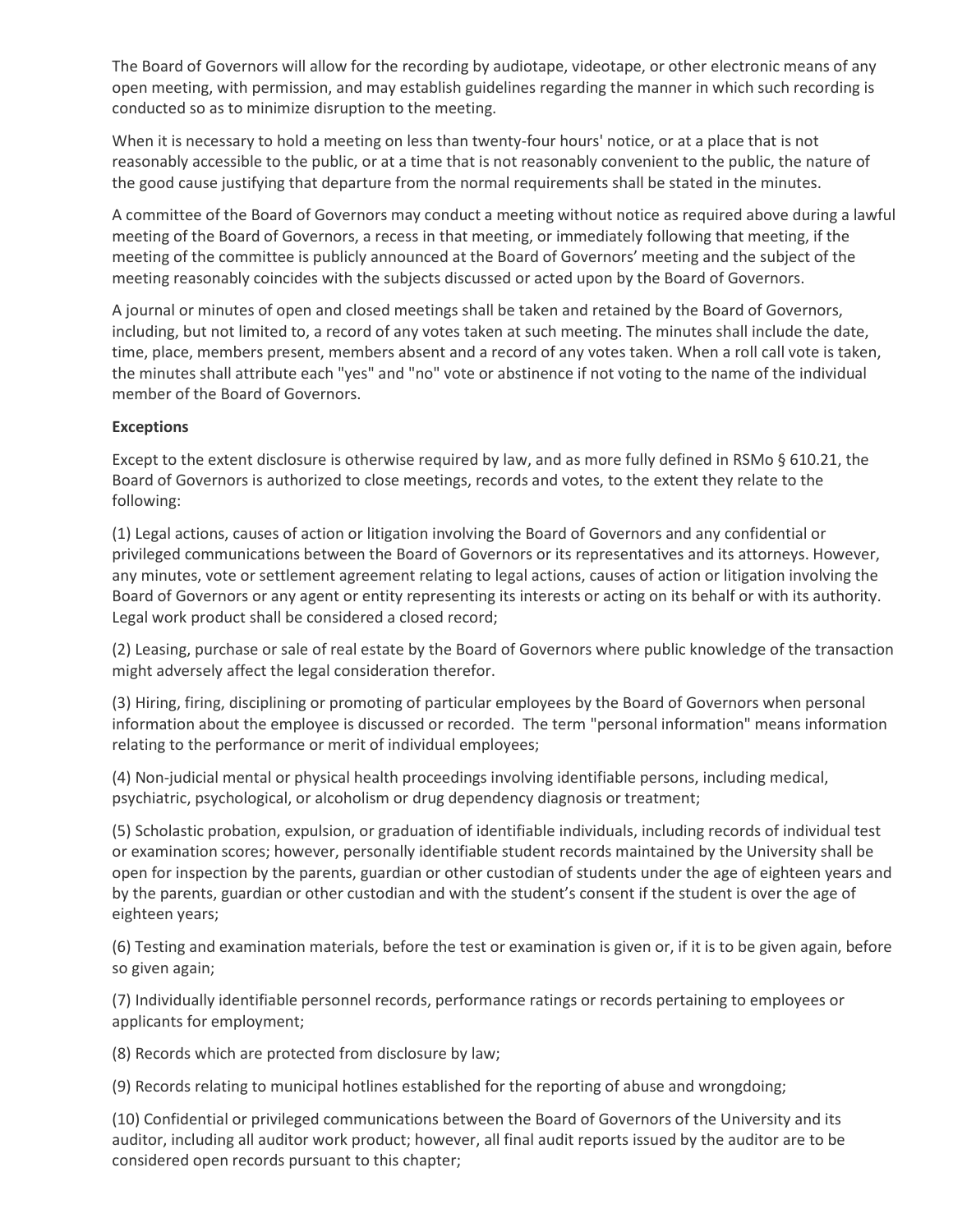(11) Existing or proposed security systems and structural plans of real property owned or leased by the University, and information that is voluntarily submitted by a nonpublic entity owning or operating an infrastructure to the University for use by the University to devise plans for protection of that infrastructure, the public disclosure of which would threaten public safety:

(a) Records related to the procurement of or expenditures relating to security systems purchased with public funds shall be open;

(b) When seeking to close information pursuant to this exception, the University shall affirmatively state in writing that disclosure would impair the University's ability to protect the security or safety of persons or real property, and shall in the same writing state that the public interest in nondisclosure outweighs the public interest in disclosure of the records;

(12) The portion of a record that identifies security systems or access codes or authorization codes for security systems of real property;

(13) Records that identify the configuration of components or the operation of a computer, computer system, computer network, or telecommunications network, and would allow unauthorized access to or unlawful disruption of a computer, computer system, computer network, or telecommunications network of the University. This exception shall not be used to limit or deny access to otherwise public records in a file, document, data file or database containing public records. Records related to the procurement of or expenditures relating to such computer, computer system, computer network, or telecommunications network, including the amount of moneys paid by, or on behalf of, the University for such computer, computer system, computer network, or telecommunications network shall be open;

(14) Credit card numbers, personal identification numbers, digital certificates, physical and virtual keys, access codes or authorization codes that are used to protect the security of electronic transactions between the University and a person or entity doing business with the University. Nothing in this section shall be deemed to close the record of a person or entity using a credit card held in the name of the University or any record of a transaction made by a person using a credit card or other method of payment for which reimbursement is made by the University; and

(15) Records submitted by an individual, corporation, or other business entity to the University in connection with a proposal to license intellectual property or perform sponsored research and which contains sales projections or other business plan information the disclosure of which may endanger the competitiveness of a business.

### **Closed meetings**

Except as set forth below, no meeting or vote may be closed without an affirmative public vote of the majority of a quorum of the Board of Governors. The vote of each member of the Board of Governors on the question of closing a public meeting or vote and the specific reason for closing that public meeting or vote by reference to a specific section of this chapter shall be announced publicly at an open meeting of the Board of Governors and entered into the minutes.

When the Board of Governors proposes to hold a closed meeting or vote it shall give notice of the time, date and place of such closed meeting or vote and the reason for holding it by reference to the specific exception allowed pursuant to the provisions of RSMo §610.021. Such notice shall comply with the procedures set forth in section 610.020 for notice of a public meeting.

Any meeting or vote closed pursuant to section 610.021 shall be closed only to the extent necessary for the specific reason announced to justify the closed meeting or vote. The Board of Governors shall not discuss any business in a closed meeting, record or vote which does not directly relate to the specific reason announced to justify the closed meeting or vote. The Board of Governors, when holding a closed meeting, shall close only an existing portion of the meeting facility necessary to house the members of the Board of Governors in the closed